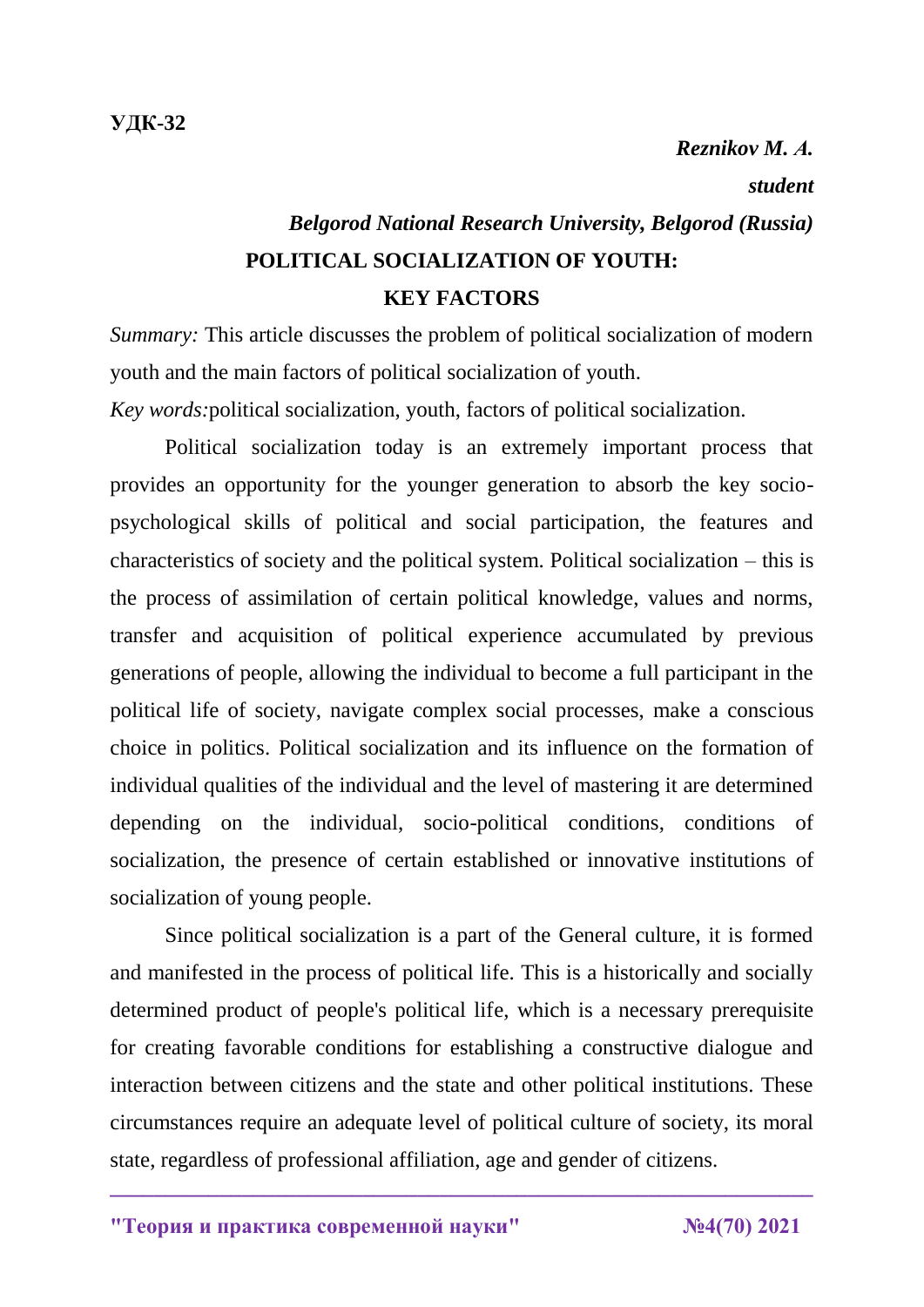If we talk about the factors that affect the political socialization of young people, then they can be identified a large number. So, one of the factors is social capital. It can be defined as a system of social relationships that ensure the unification, organization, integration, mutual assistance of collective and individual social actors.This is all that a young person achieves in the process of becoming: a good education, career, status in society, family, connections, etc. Thus, we can say that the interest of young people in politics is associated with social capital: more educated, wealthy, who have lost some position in society, young people are more likely to be interested in politics than those who are busy with their studies, family or career.

The second most important factor is the influence of the family on the formation of political attitudes towards the government and the entire political process. Often, the political preferences of the family and its involvement in political life have an impact on the initial political orientation of the young person. It is in the family that the basis of the political attitudes and views of a young person is formed, which he brings with him to the University and subsequently undergoes further development or adjustment towards the norms adopted in various social groups.

The factors of political socialization can be attributed to the school. The school system has a variety of functions, including and the function of political socialization, but society in General and in the educational environment in particular is dominated by the opinion that the political sphere is quite difficult for children's perception, so politics should remain outside the school walls.Political socialization is reduced only to Patriotic education. But today, it is impossible to restrict the access of school youth to political information. Another question is that this information is not analyzed, but is fixed in the minds of children as a stable fact. Thus, the political experience of the younger generation is formed not on the basis of political knowledge and values obtained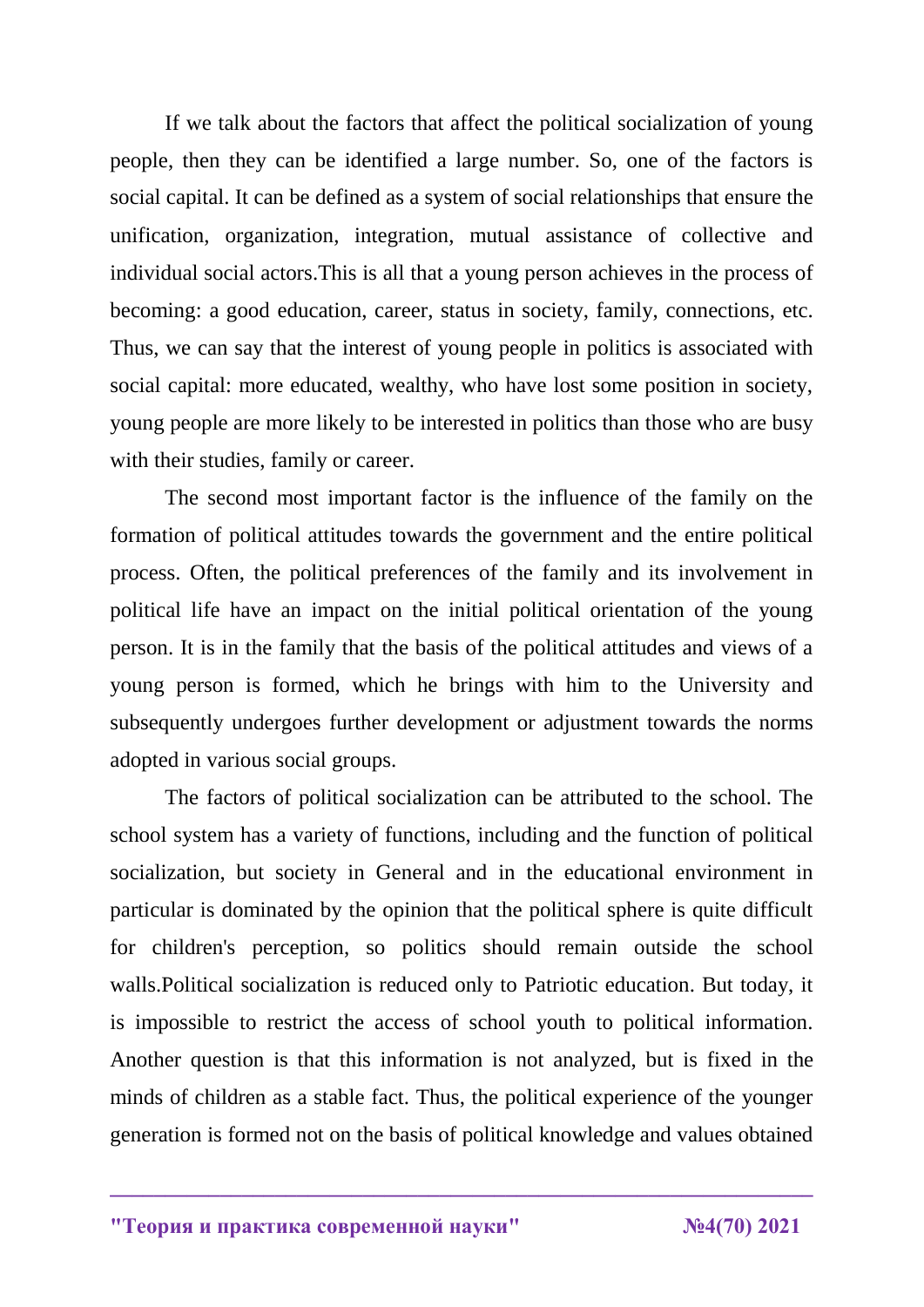at school, but under the influence of various, often manipulative sources of influence. Often such a source is a school teacher who gives his subjective opinion on certain historical or political events as the ultimate truth. The inability of young people to critically comprehend political reality leads over time to disillusionment, political alienation and apolitical behavior. As a result, the lack of channels for the transfer of political knowledge in the school system blocks the work of this mechanism of political socialization.

The socio-psychological factor in the formation of political consciousness of young people is the interaction with the social environment (political parties, public associations, working groups) through which the acquisition and formation of socio-political competencies takes place, since the group reflects society in miniature and therefore can serve as a platform for the acquisition and development of a wide variety of social (civil, political) skills and competencies. Youth independence and initiative, the desire of young people to participate in the life of society and the state, to enjoy and realize their own needs and interests lead to the creation and functioning of social movements, organizations, associations. They act as a medium of communication and interaction of people, where their own norms and rules, rights and freedoms, duties and responsibilities operate, which allows them to act as a factor of political socialization.

An equally important factor in influencing the process of political socialization of young people is the mass media, and mainly electronic. This is due to the fact that a complete system of political influence is carried out on television on major Federal channels, and young people, firstly, today practically do not enter the TV audience of politically oriented TV programs, preferring to watch other, less politicized, music and entertainment channels; and secondly, the main channel of communication for young people is the Internet, where young people follow various political news, joining (virtually,